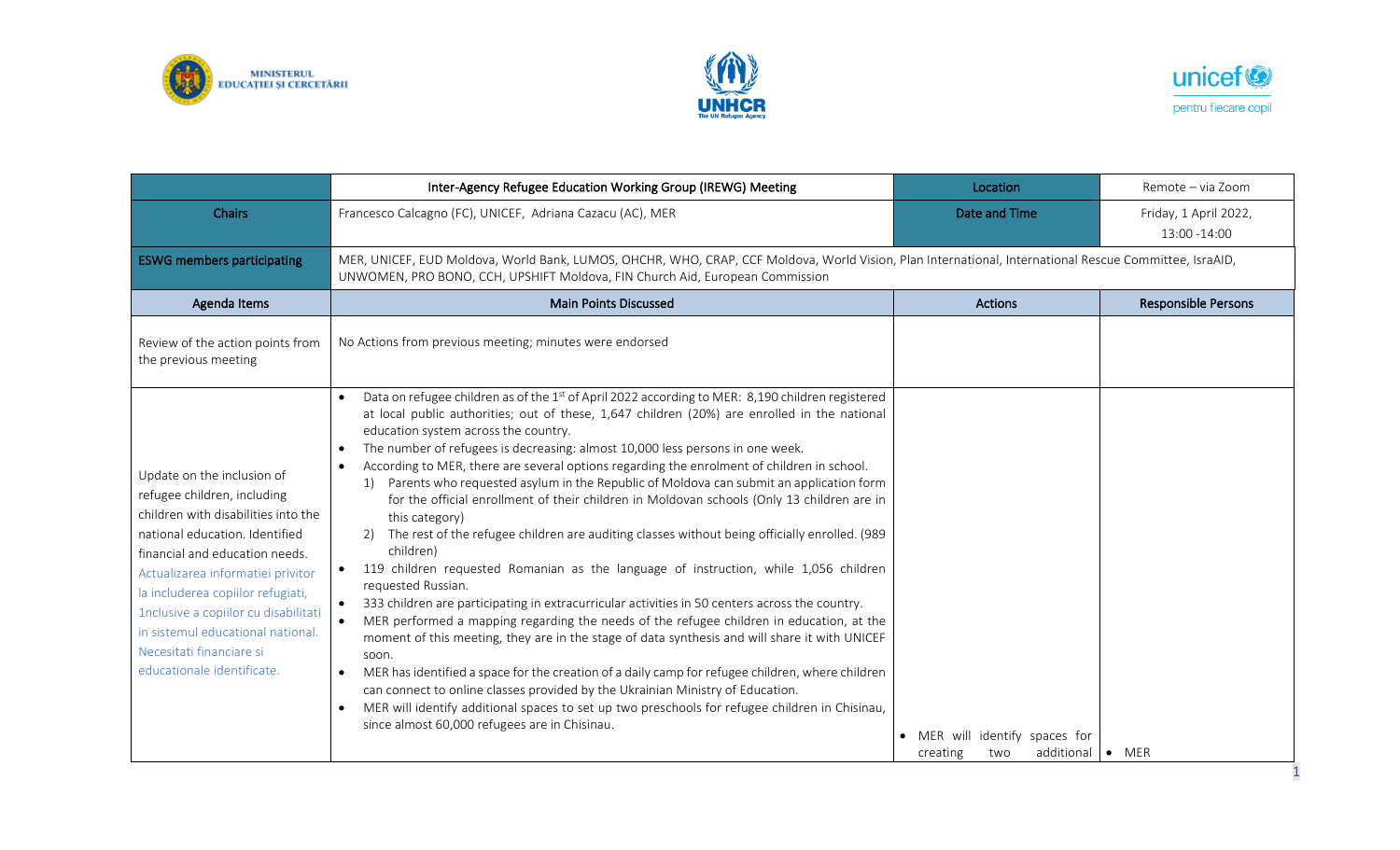





|                                                                                                                                                                    | All the information about education services offered to Ukrainian refugees, including day<br>centers, extracurricular activities, and the process of enrollment in schools can be found on<br>the following website: www.dopomoga.gov.md                                                                                                                                                                                                                                                                                                                                                                                                                                                                                                                                                                                                                                                                                                                                                                                                                                                                                                                                                                                                                                                                                                                                                                                                                                                                                                                                                                                                                                                                                                                                                                                                                                                                                                                                                                                                                                                                                                                                                                                                                                                                                                                             | preschools for refugee children<br>in Chisinau |
|--------------------------------------------------------------------------------------------------------------------------------------------------------------------|----------------------------------------------------------------------------------------------------------------------------------------------------------------------------------------------------------------------------------------------------------------------------------------------------------------------------------------------------------------------------------------------------------------------------------------------------------------------------------------------------------------------------------------------------------------------------------------------------------------------------------------------------------------------------------------------------------------------------------------------------------------------------------------------------------------------------------------------------------------------------------------------------------------------------------------------------------------------------------------------------------------------------------------------------------------------------------------------------------------------------------------------------------------------------------------------------------------------------------------------------------------------------------------------------------------------------------------------------------------------------------------------------------------------------------------------------------------------------------------------------------------------------------------------------------------------------------------------------------------------------------------------------------------------------------------------------------------------------------------------------------------------------------------------------------------------------------------------------------------------------------------------------------------------------------------------------------------------------------------------------------------------------------------------------------------------------------------------------------------------------------------------------------------------------------------------------------------------------------------------------------------------------------------------------------------------------------------------------------------------|------------------------------------------------|
| Presentation of immediate and<br>mid-term activities included in<br>the 5W Matrix<br>Prezentarea activitatilor curente<br>si planificate incluse in matricea<br>5W | UN WOMEN offered their support for reviewing the methodology for assessments or mappings<br>to assure that they are gender-sensitive and capture enough details for the provision of<br>gender-sensitive responses. Also, UN WOMEN shared that the main reasons for the low<br>enrolment of refugee children are the lack of information regarding the option of learning in<br>the Russian language in Moldova and the difference in the curricula.<br>On Tuesday, 5 April 2022, MER will open a day center for refugee children. The center will be<br>located near a refugee placement center in Chisinau.<br>CCH (Chisinau City Hall) informed the IREWG meeting attendees that a day camp with the<br>capacity of 50 places has already opened in Chisinau from the beginning of March 2022, The<br>day camp is daily visited by 80 children for extracurricular activities.<br>According to OHCHR, an Inter-Agency working group for persons with disabilities was created<br>and highlighted the importance of collecting data on the children with disabilities among<br>refugee children as well as adopting daycare centers to their specific needs.<br>IsraAID asked if there was close cooperation between the Ministry of Education from Moldova<br>and the Ministry of Education from Ukraine. MER representative confirmed that they maintain<br>clear communication with representatives from Ukraine, and that they have received<br>recommendations regarding the enrollment of refugee children and resources for online<br>learning (International School, Всеукраїнська школа).<br>UNICEF provided updates regarding the vaccination of refugee children. The technical advisory<br>$\bullet$<br>group on immunization recommended to the Ministry of Health that vaccination against<br>measles and poliomyelitis should take place no later than 18 days for refugee children from<br>Ukraine.<br>The World Bank proposed to create child friendly spaces equipped with laptops in order to<br>connect refugee children to online classes.<br>LUMOS mentioned that they are mapping the needs of refugee children. Once finalized, the<br>data will be first shared with MER and then with all IREWG members later.<br>UNICEF is organizing a training for all IREWG members on the coordination of education in<br>$\bullet$<br>emergencies. |                                                |